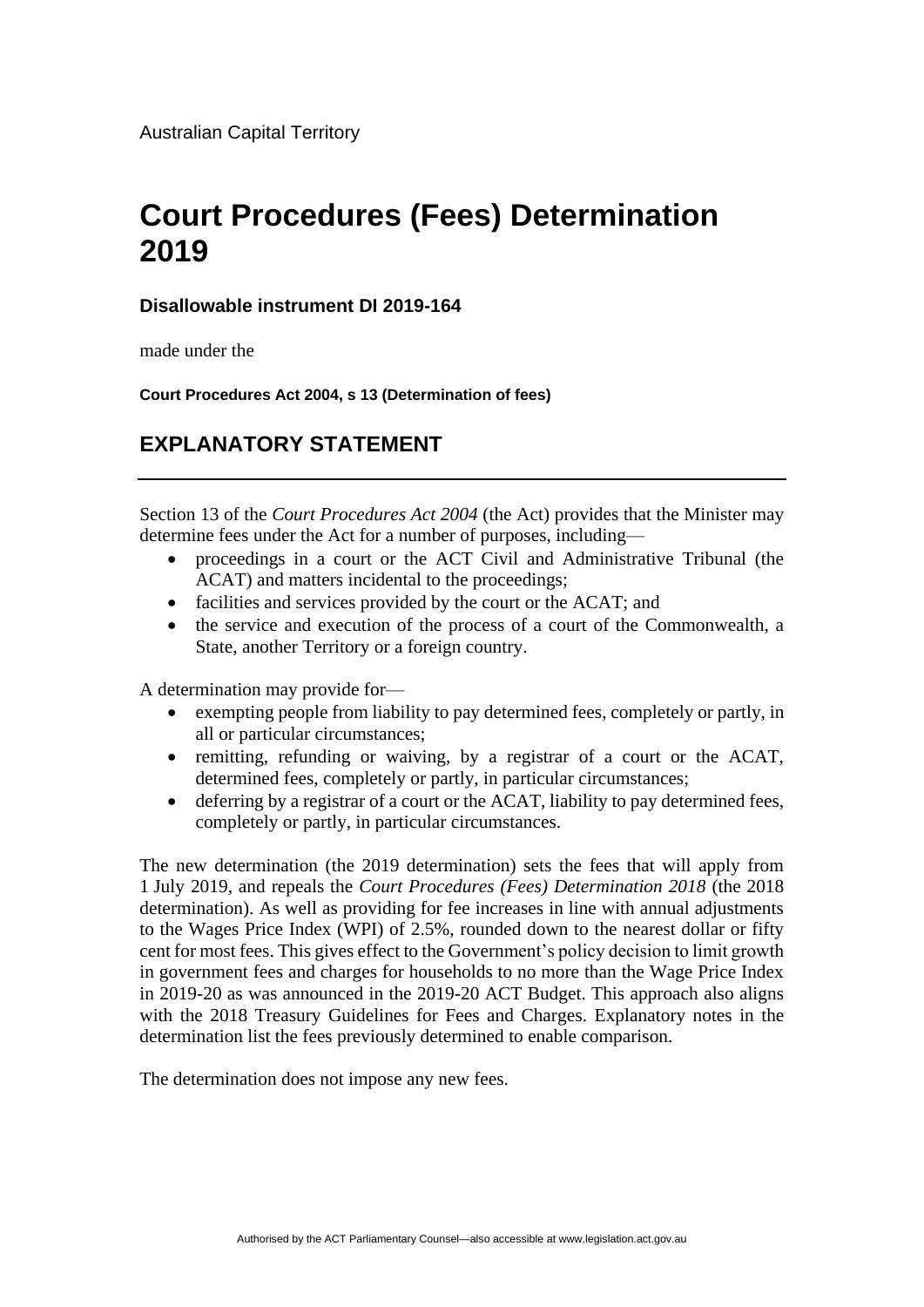## **Updates to the instrument**

The determination removes transcript fees that are no longer necessary and have not been invoked for a number of years. Parties obtain transcript and audio recording of a proceeding directly from the transcript provider, EPIQ, upon a payment of fee set by EPIQ. The transcript fees removed were:

- 1. PART B: Certificates, copies, inspections and transcripts
	- a. Item 1012 removing the minimum fee per transcript when the total order does not exceed the minimum fee.
	- b. Item 1013 provision of a transcript of proceedings where the request for the transcript requires the preparation of the document was completely removed and replaced with BLANK and an explanatory statement stating 'this fee is removed from 1 July 2019, as this service is provided by an external transcript provider.
- 2. PART E: Registry Fees: Magistrates Court, Supreme Court and Court of Appeal
	- a. Item 1302 provision of a transcript of proceedings in the Magistrates Court or the Supreme Court where the request for the transcript requires the preparation of the document was completely removed and replaced with BLANK and an explanatory statement stating 'this fee is removed from 1 July 2019, as this service is provided by an external transcript provider.
	- b. Item 1305 removing the minimum fee per transcript when the total order does not exceed the minimum fee.

The ACT Courts and Tribunal will continue to provide a free transcript to a party who:

- 1. in the view of the Registrar of the relevant court or Tribunal will suffer financial hardship if required to pay for the transcript;
- 2. is the holder of a current Commonwealth issued:
	- a. Health Care Card;
	- b. Low Income Health Care Card; or
	- c. Pensioner Concession Card
- 3. is represented by the Aboriginal Legal Service, Canberra Community Law Limited (including Street Law) and Women's Legal Centre (ACT and Region) Incorporated.

The ACT Courts and Tribunal will also continue to provide free transcripts for ACT Legal Aid where:

- 1. the transcript relates to a daily transcript of a Supreme Court trial of a person with a grant of legal assistance from Legal Aid;
- 2. the transcript is for a trial or sentence where there is an appeal to the Supreme Court or Court of Appeal against conviction or sentence in relation to a person with a grant of legal assistance from Legal Aid; and
- 3. the transcript is of a criminal proceeding against a person, or civil proceeding involving a person, with a grant of legal assistance from Legal Aid ACT, where that transcript has been ordered by the presiding judge or magistrate.